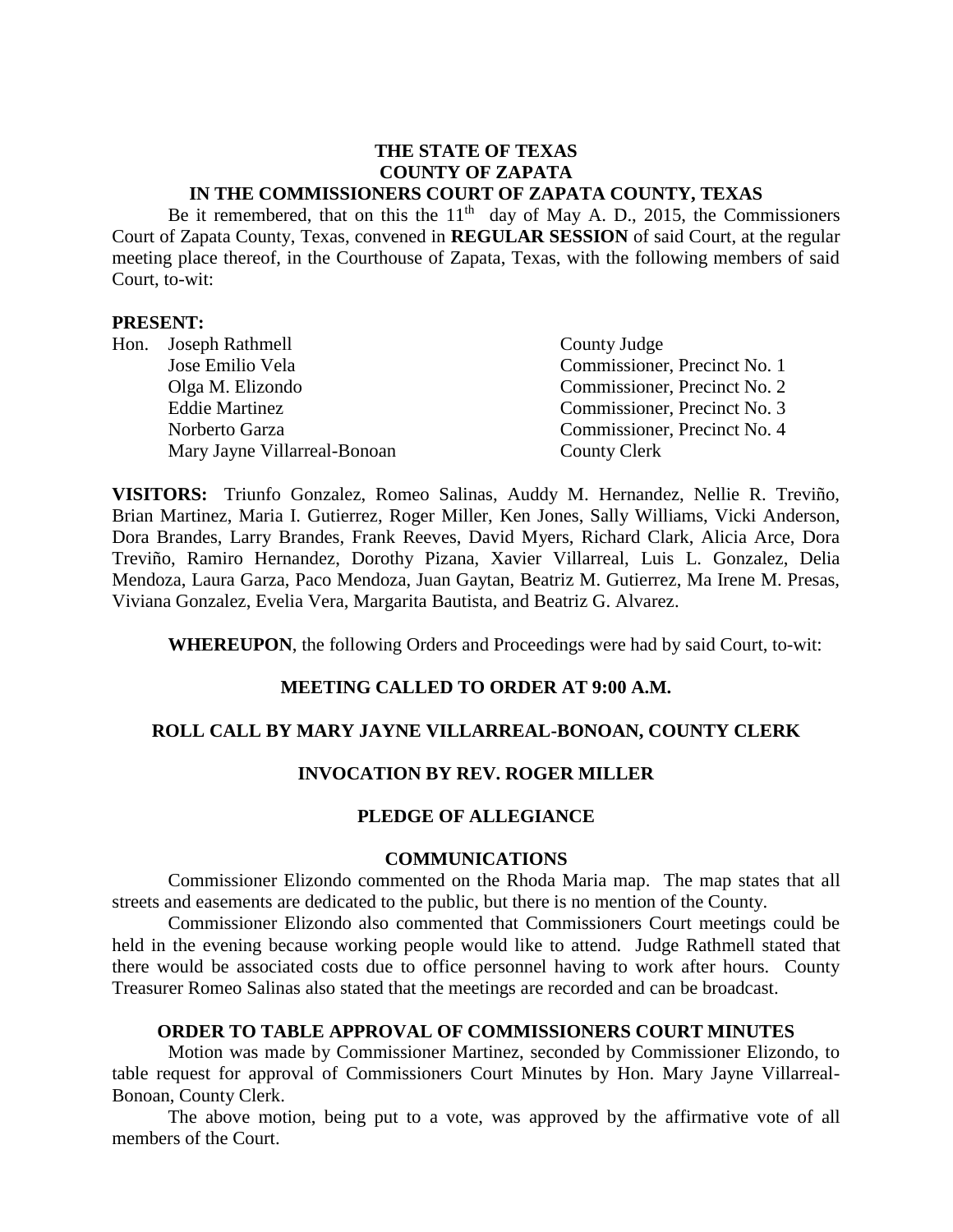## **ORDER APPROVING INVOICES**

Motion was made by Commissioner Garza, seconded by Commissioner Elizondo, to approve invoices as presented by Triunfo Gonzalez.

The above motion, being put to a vote, was approved by the affirmative vote of all members of the Court.

#### **ORDER APPROVING TREASURER'S REPORT**

Motion was made by Commissioner Garza, seconded by Commissioner Martinez, to approve Treasurer's Report as requested by Hon. Romeo Salinas, County Treasurer.

The above motion, being put to a vote, was approved by the affirmative vote of all members of the Court.

## **ORDER APPROVING CHECKS ISSUED**

Motion was made by Commissioner Vela, seconded by Commissioner Garza, to approve checks issued as requested by Hon. Romeo Salinas, County Treasurer.

The above motion, being put to a vote, was approved by the affirmative vote of all members of the Court.

## **TAX / ASSESSOR COLLECTOR'S REPORT**

Motion was made by Commissioner Garza, seconded by Commissioner Martinez, to approve the Tax / Assessor Collector's report for Motel-Hotel Tax in an amount of \$20,013.09 for a year to date collection of \$143,703.46. Tax collections were \$173,179.57 for a total of 89.54%.

The above motion, being put to a vote, was approved by the affirmative vote of all members of the Court.

# **PRESENTATION BY ALICE ARCE ON FAMILY HERITAGE SUPPLEMENTAL PRODUCTS**

Alice Arce made a presentation on Family Heritage Supplemental Products which would offer other options for County employees. There would be no payroll deductions. Payment for said products would be automatic debit to employees' checking account.

# **ORDER APPROVING RESOLUTION DESIGNATING LOWER RIO GRANDE VALLEY DEVELOPMENT COUNCIL AS TRANSIT SERVICE PROVIDER**

Motion was made by Commissioner Garza, seconded by Commissioner Vela, to approve a resolution designating Lower Rio Grande Valley Development Council as the Transit Service provider for Zapata County as requested by Hon. Joe Rathmell, County Judge.

The above motion, being put to a vote, was approved by the affirmative vote of all members of the Court.

# **ORDER APPROVING PAYMENT OF APPLICATION FOR PAYMENT #7 TO R & G CLARK, INC. DBA SERVPRO OF NORTHWEST DALLAS**

Motion was made by Commissioner Martinez, seconded by Commissioner Vela, to approve payment of Application for Payment #7 to R & G Clark, Inc. DBA Servpro of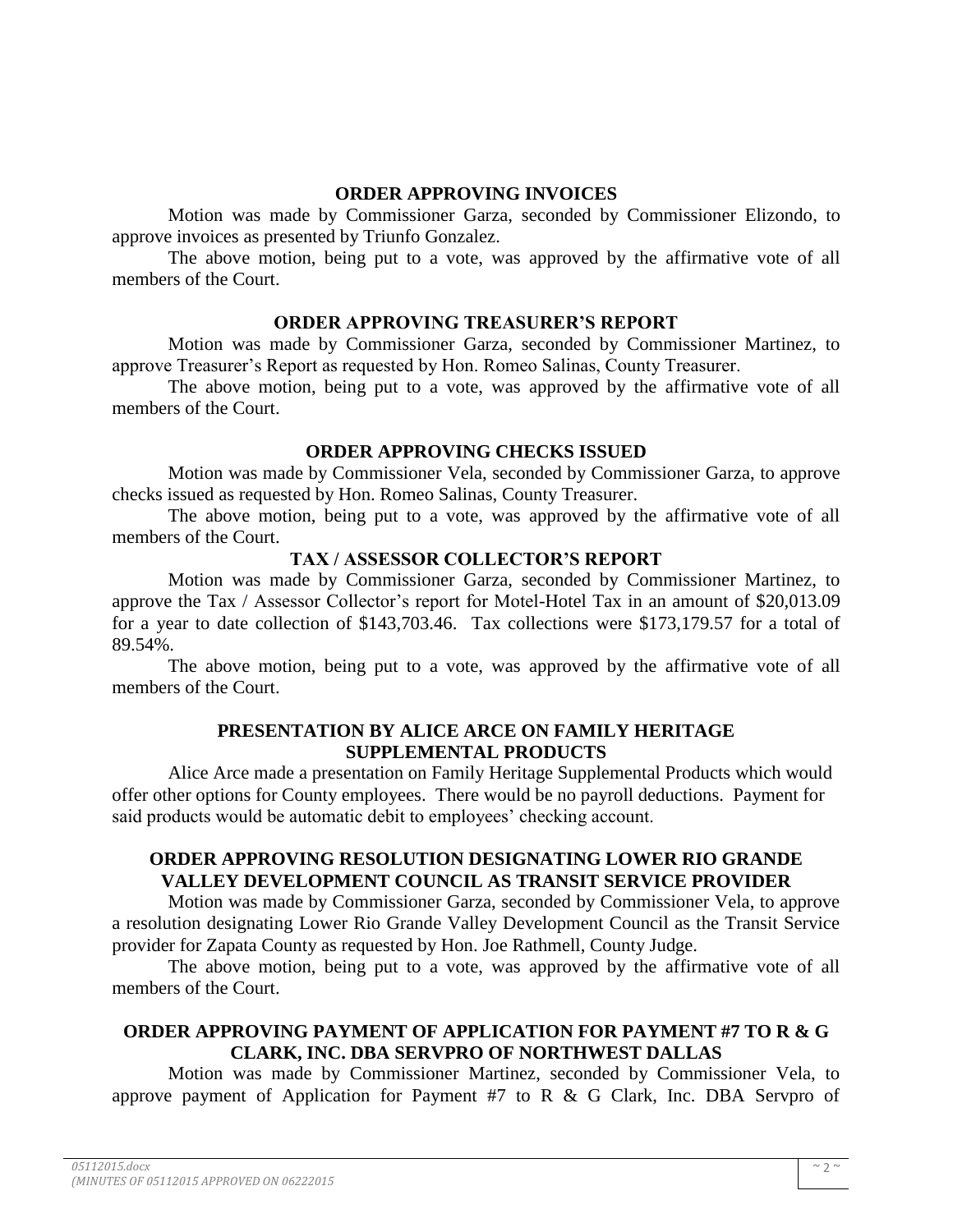Northwest Dallas in the amount of \$40,492.80 (Forty Thousand Four Hundred Ninety-Two Dollars and 80/100) as requested by Hon. Joe Rathmell, County Judge.

The above motion, being put to a vote, was approved by the affirmative vote of all members of the Court.

#### **ORDER APPROVING PAYMENT OF APPLICATION FOR PAYMENT #8 (RETAINAGE) TO R & G CLARK INC., DBA SERVPRO OF NORTHWEST DALLAS**

Motion was made by Commissioner Martinez, seconded by Commissioner Garza, to approve payment of Application for Payment #8 (retainage) to R & G Clark, Inc. DBA Servpro of Northwest Dallas in the amount of \$68,371.40 (Sixty-Eight Thousand Three Hundred Seventy-One Dollars and 40/100) as requested by Hon. Joe Rathmell, County Judge.

The above motion, being put to a vote, was approved by the affirmative vote of all members of the Court.

#### **ORDER APPROVING DONATON CONSISTING OF ROAD MATERIAL STORED ON PRIVATE LAND WITH MEMORANDUM OF UNDERSTANDING ALLOWING ZAPATA COUNTY TO COMPLETELY REMOVE STORED MATERIALS**

Motion was made by Commissioner Martinez, seconded by Commissioner Garza, to approve donation consisting of road materials (caliche) stored on private land with a memorandum of understanding allowing Zapata County to completely remove stored materials from his deeded land tract as requested by Hon. Jose E. Vela, Commissioner Pct. 1.

The above motion, being put to a vote, was approved by the affirmative vote of all members of the Court.

## **ORDER APPROVING TO TAKE NECESSARY LEGAL ACTION TO RESOLVE ISSUE WITH TRESPASSERS ON COUNTY STREETS IN FALCON, TEXAS**

Motion was made by Commissioner Vela, seconded by Commissioner Martinez, to approve to take necessary legal action to resolve an issue with trespassers on county street (Ramireño Street) in Falcon, Texas. Some obstructions on Ramireño Street include two parked mobile homes in appurtenances as requested by Hon. Jose E. Vela, Commissioner Pct. 1.

The above motion, being put to a vote, was approved by the affirmative vote of all members of the Court.

#### **ORDER ACCEPTING RETIREMENT OF ROGELIO BENAVIDEZ AND AWARD OF RETIREMENT PLAQUE**

Motion was made by Commissioner Vela, seconded by Commissioner Martinez, to accept the retirement of Rogelio Benavidez, Crew Leader, Pct. 4 and award retirement plaque for his services to Zapata County for over 36 years as requested by Hon. Norberto Garza, Commissioner Pct. 4.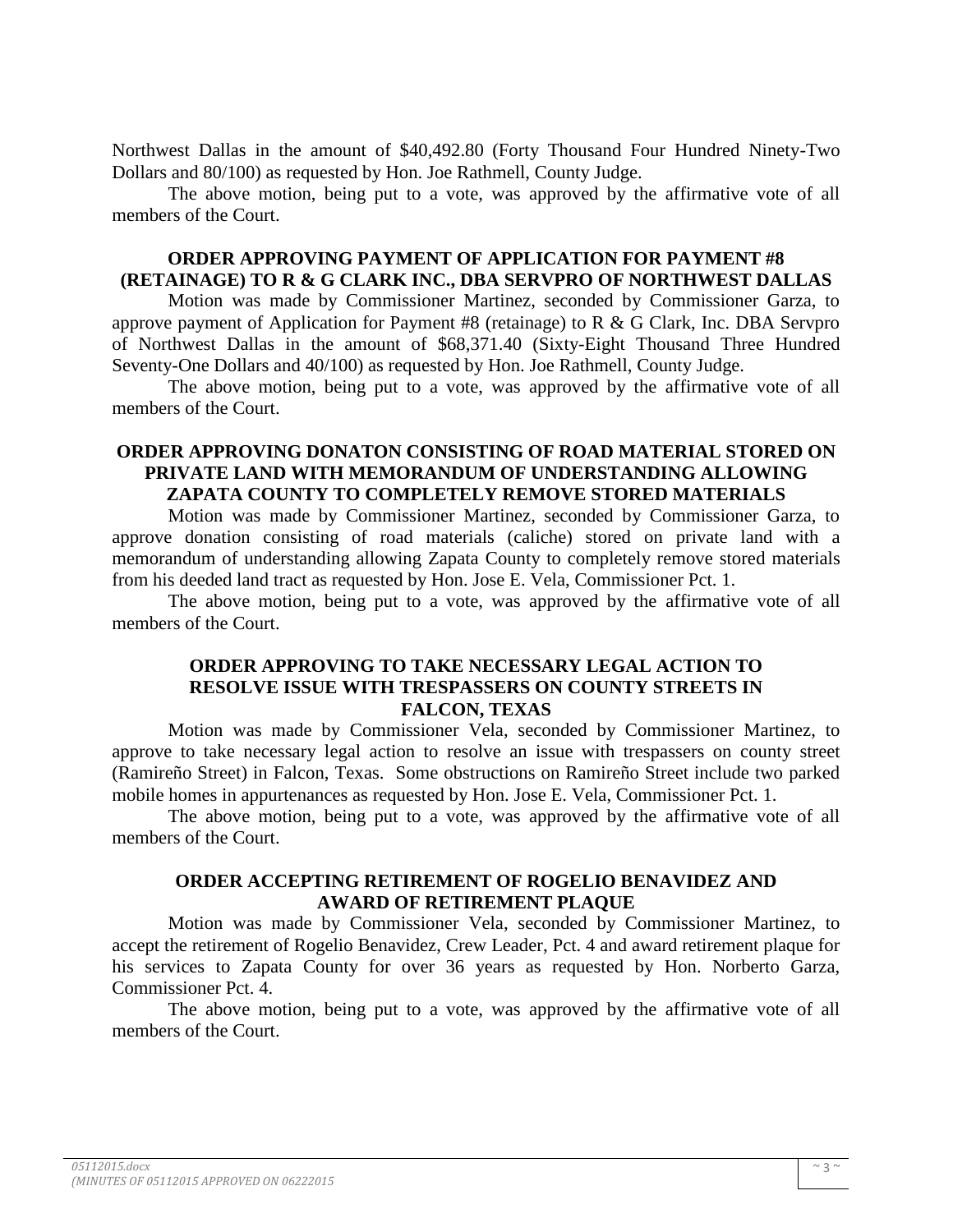#### **ORDER APPROVING ENFORCEMENT OF ZAPATA COUNTY WATERWORKS ORDINANCE NO. 2007-01**

Motion was made by Commissioner Martinez, seconded by Commissioner Vela, to approve enforcement of Zapata County Waterworks Ordinance No. 2007-01 specifically referring to Section 3, Accounting and Billing as requested by Carlos Treviño, Jr., Water Plant Manager. Mr. Treviño was authorized to enforce ordinance at his discretion; he suggested onethird of the amount owed be collected and remaining balance be paid in full within 90 days.

The above motion, being put to a vote, was approved by the affirmative vote of all members of the Court.

#### **ORDER APPROVING USE OF PAVILION ON JUNE 3, 2015 FOR ZAPATA MIDDLE SCHOOL 8TH GRADE BANQUET**

Motion was made by Commissioner Garza, seconded by Commissioner Martinez, to approve use of pavilion on Wednesday, June 3, 2015 for the Zapata Middle School  $8<sup>th</sup>$  Grade Banquet, including to go in and decorate the day before at  $6 \text{ pm} - 9 \text{ pm}$  as requested by Patricia Gonzalez, Campus Principal Secretary.

The above motion, being put to a vote, was approved by the affirmative vote of all members of the Court.

## **ORDER APPROVING SUSPENSION OF ALL LITTLE LEAGUE FIELDS USAGE BY OUTSIDE PARTIES DURING LITTLE LEAGUE SEASON**

Motion was made by Commissioner Vela, seconded by Commissioner Garza, to approve the suspension of all the Little League fields usage in each precinct by outside parties during Little League Season in April – July, due to damages on the fields as requested by Ramiro Hernandez, Little League President.

The above motion, being put to a vote, was approved by the affirmative vote of all members of the Court.

#### **ORDER APPROVING A \$30.00 NONREFUNDABLE ADMINISTRATION FEE TO HELP OFFSET COST OF FIELD SUPPLIES AND EQUIPMENT**

Motion was made by Commissioner Vela, seconded by Commissioner Martinez, to approve a \$30.00 (Thirty Dollars) nonrefundable administration fee to help offset cost of field supplies and equipment for tournaments, as requested by Ramiro Hernandez, Little League President.

The above motion, being put to a vote, was approved by the affirmative vote of all members of the Court.

#### **ORDER APPROVING A \$25.00 PER TEAM REFUNDABLE FEE TO ENSURE FIELDS ARE CLEANED AFTER EVENTS**

Motion was made by Commissioner Martinez, seconded by Commissioner Garza, to approve a \$25.00 (Twenty-Five Dollars) per team refundable fee to ensure fields are cleaned after events as requested by Ramiro Hernandez, Little League President.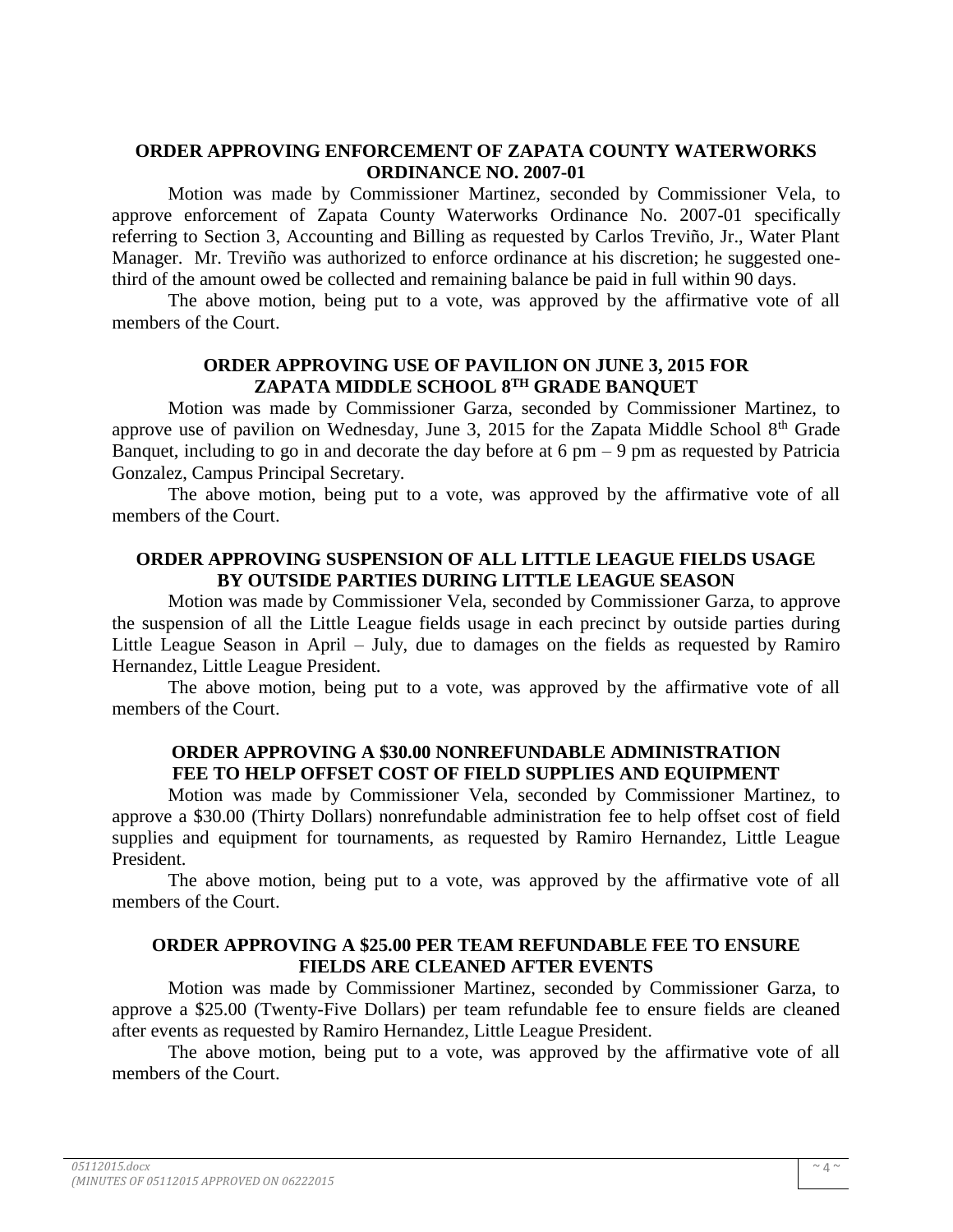## **ORDER TO TABLE REQUEST BY MANUEL GONZALEZ REGARDING PAYMENT REQUEST FOR ALAMO AND MIRAFLORES PAVING PROJECT**

Motion was made by Commissioner Martinez, seconded by Commissioner Garza, to table request by Manuel Gonzalez, Premier Engineering, regarding the discussion and action to review and approve payment request for Alamo and Miraflores paving project as requested by Manuel Gonzalez, Premier Engineering.

The above motion, being put to a vote, was approved by the affirmative vote of all members of the Court.

## **ORDER APPROVING PROCLAMATION ON NATIONAL CHILDRENS MENTAL HEALTH AWARENESS MONTH**

Motion was made by Commissioner Garza, seconded by Commissioner Martinez, to approve a proclamation on National Childrens Mental Health Awareness Month as requested by Angelica Perez, Border Region MHMR.

The above motion, being put to a vote, was approved by the affirmative vote of all members of the Court.

## **MOTION WAS MADE BY COMMISSIONER VELA, SECONDED BY COMMISSIONER GARZA, TO ENTER INTO EXECUTIVE SESSION**

# **MOTION WAS MADE BY COMMISSIONER MARTINEZ, SECONDED BY COMMISSIONER GARZA, TO RETURN TO REGULAR SESSION**

## **ORDER APPROVING REINSTATMENT OF NORMA MENDOZA TO THE HELPING HANDS FOOD PANTRY**

Motion was made by Commissioner Martinez, seconded by Commissioner Garza, to approve the reinstatement of Norma Mendoza to the Helping Hands Food Pantry as requested by Hon. Joe Rathmell, County Judge.

*Executive Session is requested pursuant to Texas Governmental Code Title 5, Sub Chapter D, Section 551.071 Consultation with Attorney and Section 551.074 Personnel Matters.*

The above motion, being put to a vote, was approved by the affirmative vote of all members of the Court.

## **ORDER APPROVING PAYMENT FOR ALAMO AND MIRAFLORES STREET IMPROVMENTS / PAVING PROJECT**

Motion was made by Commissioner Vela, seconded by Commissioner Garza, to approve payment for Alamo and Miraflores Street improvements / paving project in the amount of \$43,712.21 payable to Rapid Haul LLC as requested by Manuel Gonzalez, Premier Engineering.